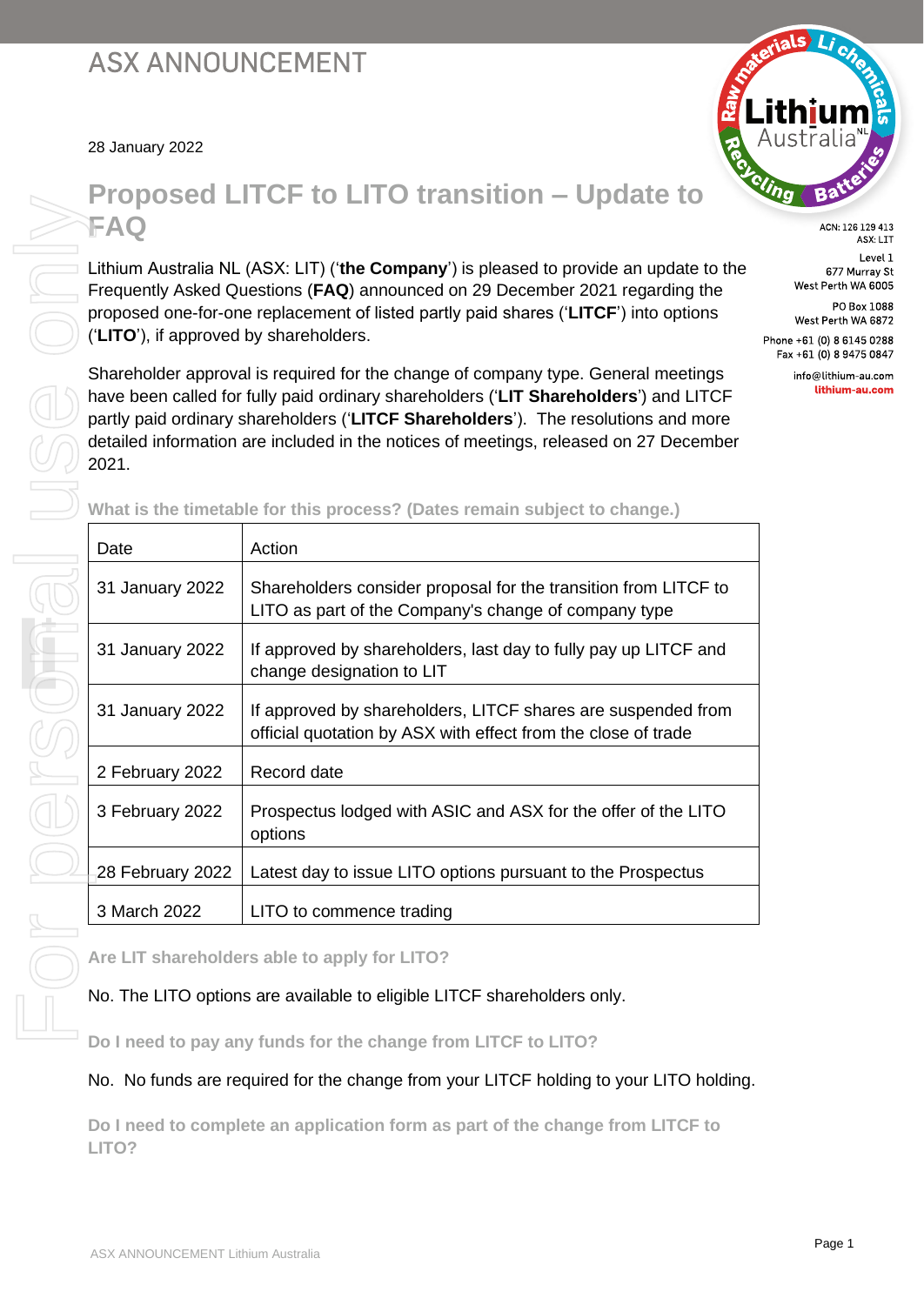

No. A prospectus will be lodged with ASIC, but due to the application on ASIC Corporations Instrument 2017/241, no application form is required for the LITO.

# **What if I do not want LITO options?**

At your discretion, you can fully pay your LITCF Shares before close of business 31 January 2022. The payment procedure is outlined at the Company's website at [www.lithium-au.com/LITCF-payment-procedure/.](https://lithium-au.com/LITCF-payment-procedure/) If you fully pay your LITCF Shares before 31 January 2022, you will be issued with LIT Shares and will not be a holder of LITCF Shares on the relevant record date.

## **Will the LITO options be listed?**

The Company intends to seek ASX quotation of the LITOs. The quotation of the LITOs will be subject to the Company offering the options under a prospectus prepared in accordance with Chapter 6D of the *Corporations Act 2001* (Cth) and lodged with ASIC and satisfying the quotation conditions set out in the ASX Listing Rules. Investors are advised that while it is the Company's current intention to seek quotation of the LITOs, it can provide no certainty that quotation will be granted. What if I do not want LITO options?<br>
At your discretion, you can fully pay your LITCF Shares before close of shares and with the company in the stude of the Company in the battery of the company and the company the best of

#### **If I am issued LITOs, can I exercise these LITOs at any time prior to expiry?**

Yes. If you wish to fully pay your LITO, you may do so by completing the option exercise form and sending those funds as outlined in the option exercise form.

Please contact Barry Woodhouse if there are any questions in relation to this matter.

Authorised for release by the Board.

**Adrian Griffin Barry Woodhouse Barry Woodhouse** Managing Director **Company Secretary** Mobile +61 (0) 418 927 658 Mobile +61 (0) 438 674 259

[Adrian.Griffin@lithium-au.com](mailto:Adrian.Griffin@lithium-au.com) [Barry.Woodhouse@lithium-au.com](mailto:Barry.Woodhouse@lithium-au.com)

#### **About Lithium Australia**

Lithium Australia aims to ensure an ethical supply of energy metals to the battery industry by creating a circular battery economy that enhances both sustainability and resource security. Reprocessing spent lithium-ion batteries to create new ones is intrinsic to this plan, with the Company operating Australia's only fully integrated mixedbattery recycling business.

Having rationalised its portfolio of lithium projects/alliances, Lithium Australia continues its research into, and the development of, proprietary extraction processes for the conversion of *all* lithium silicates (including mine waste), and of fines generally discarded during conventional spodumene conversion, to lithium chemicals, from which it will